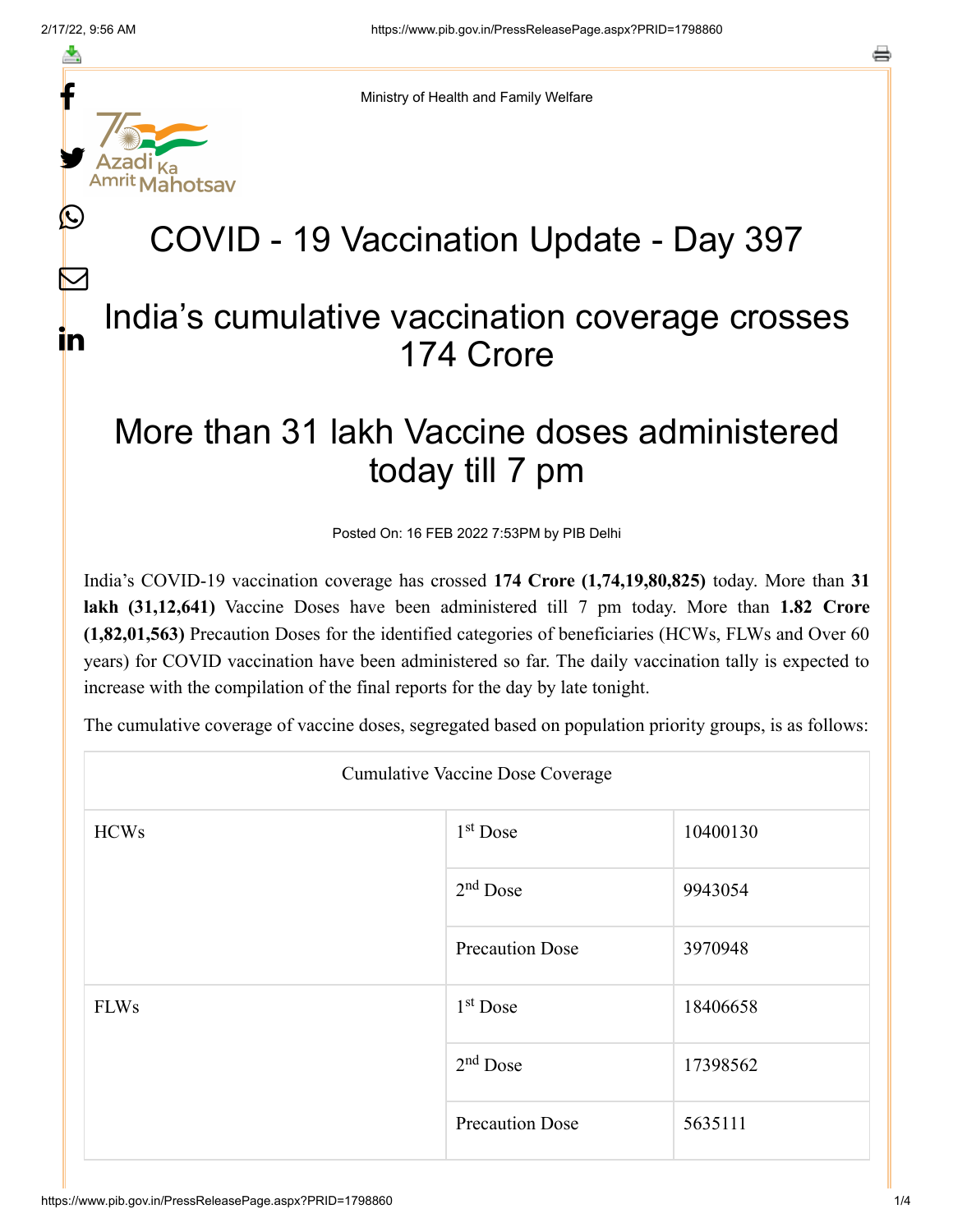| f<br>$\bf \Omega$<br>in | Age Group 15-18 years                        | $1st$ Dose             | 52903133   |
|-------------------------|----------------------------------------------|------------------------|------------|
|                         |                                              | $2nd$ Dose             | 18455079   |
|                         | Age Group 18-44 years                        | $1st$ Dose             | 549336582  |
|                         |                                              | $2nd$ Dose             | 431179145  |
|                         | Age Group 45-59 years                        | 1 <sup>st</sup> Dose   | 201865788  |
|                         |                                              | $2nd$ Dose             | 177340185  |
|                         | Over 60 years                                | 1 <sup>st</sup> Dose   | 126066755  |
|                         |                                              | $2nd$ Dose             | 110484191  |
|                         |                                              | <b>Precaution Dose</b> | 8595504    |
|                         | Cumulative 1 <sup>st</sup> dose administered |                        | 958979046  |
|                         | Cumulative 2 <sup>nd</sup> dose administered |                        | 764800216  |
|                         | <b>Precaution Dose</b>                       |                        | 18201563   |
|                         | Total                                        |                        | 1741980825 |

Today's achievement in the vaccination exercise, segregated by population priority groups, is as follows:

| Date: 16 <sup>th</sup> February, 2022 (397 <sup>th</sup> Day) |                        |       |  |  |
|---------------------------------------------------------------|------------------------|-------|--|--|
| <b>HCWs</b>                                                   | $1st$ Dose             | 149   |  |  |
|                                                               | $2nd$ Dose             | 3282  |  |  |
|                                                               | <b>Precaution Dose</b> | 22404 |  |  |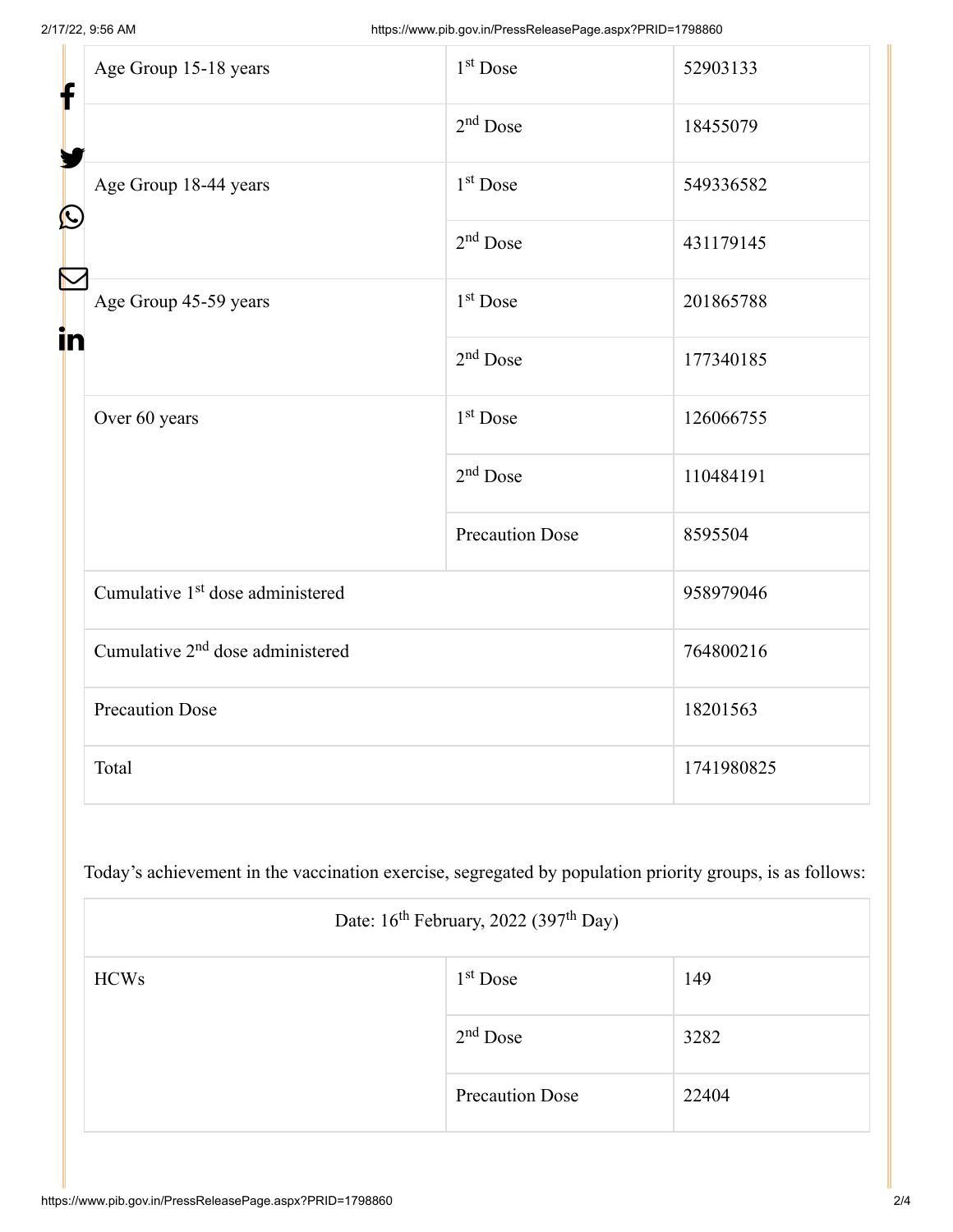| f            | <b>FLWs</b>                                  | 1 <sup>st</sup> Dose   | 350     |  |
|--------------|----------------------------------------------|------------------------|---------|--|
|              |                                              | $2nd$ Dose             | 5311    |  |
|              |                                              | <b>Precaution Dose</b> | 61651   |  |
| $\bf \Omega$ | Age Group 15-18 years                        | 1 <sup>st</sup> Dose   | 182501  |  |
| in           |                                              | $2nd$ Dose             | 831875  |  |
|              | Age Group 18-44 years                        | 1 <sup>st</sup> Dose   | 264817  |  |
|              |                                              | $2nd$ Dose             | 1128988 |  |
|              | Age Group 45-59 years                        | 1 <sup>st</sup> Dose   | 45786   |  |
|              |                                              | $2nd$ Dose             | 243267  |  |
|              | Over 60 years                                | 1 <sup>st</sup> Dose   | 33651   |  |
|              |                                              | $2nd$ Dose             | 151590  |  |
|              |                                              | <b>Precaution Dose</b> | 137019  |  |
|              | Cumulative 1 <sup>st</sup> dose administered |                        | 527254  |  |
|              | Cumulative 2 <sup>nd</sup> dose administered |                        | 2364313 |  |
|              | <b>Precaution Dose</b>                       |                        | 221074  |  |
|              | Total                                        |                        | 3112641 |  |

The vaccination exercise as a tool to protect the most vulnerable population groups in the country from COVID-19 continues to be regularly reviewed and monitored at the highest level.

\*\*\*\*

MV